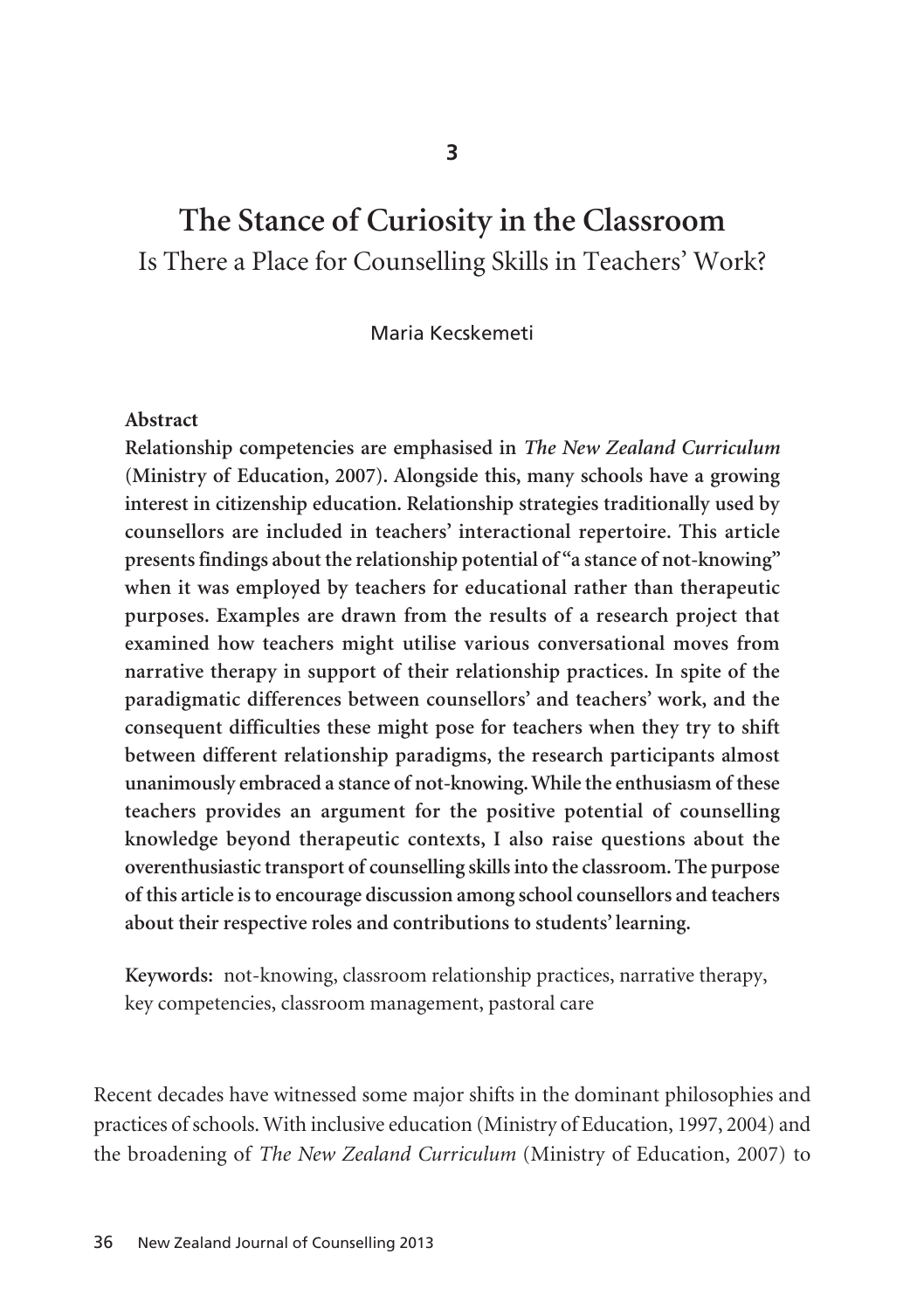include citizenship and relationship competencies, teacher-centred paradigms of interaction no longer offer adequate strategies to respond to the complexity of diverse classrooms. The daily management of heterogeneous classrooms demands not only different teaching strategies, but also specific relationship skills from both students and teachers. Students have to work and get on with classmates whose abilities and cultural backgrounds differ from their own. They are expected to tolerate and value their peers' differences and not to use these as a rationale for teasing, bullying, or exclusion from a group. Teachers are required to consult, collaborate, and negotiate with other professionals (Thomson et al., 2003) and to work in partnership with parents (Meyer & Bevan-Brown, 2005) when, for example, they adapt programmes in order to meet their students' academic and cultural needs. They might also invest a significant amount of their time in teaching relationship skills to students and in working with other professionals and parents more closely. Teachers who are determined to build inclusive learning communities in this interaction-rich context need to be skilled in establishing and maintaining respectful communication with others of varying abilities and backgrounds. They need to be able to listen differently—to students' and parents' life experiences—in addition to determining students' subject knowledge.

Schools have for some time recognised that it is beneficial for teachers to have relationship skills that are not traditionally included in teachers' interactional repertoire and initial teacher training. The implementation of anti-bullying and conflict resolution programmes (see, for example, Cremin, 2007; PPTA, 2004; Winslade & Williams, 2012) and restorative practices (Liebmann, 2007; Thorsborne & Vinegrad, 2007) depends upon teachers learning conversational processes that reflect a different stance from what might be seen as the traditional teacher stance of "knowing" and transferring knowledge (Drewery & Kecskemeti, 2010). Often, all staff members in a school are trained in mediation, conflict resolution, and/or restorative skills (Blood & Thorsborne, 2005). Such training programmes draw on the knowledge base of counselling and include questioning techniques and conversational moves used by therapists, adapted for other-than-therapeutic purposes. It is often school counsellors who train or support their teacher colleagues while they learn to extend their repertoire of responses.

The research project (Kecskemeti, 2011), the partial findings of which are reported here, included the development of one such training programme. This programme, which I facilitated in my capacity as counsellor, offered teachers professional learning in various conversational moves.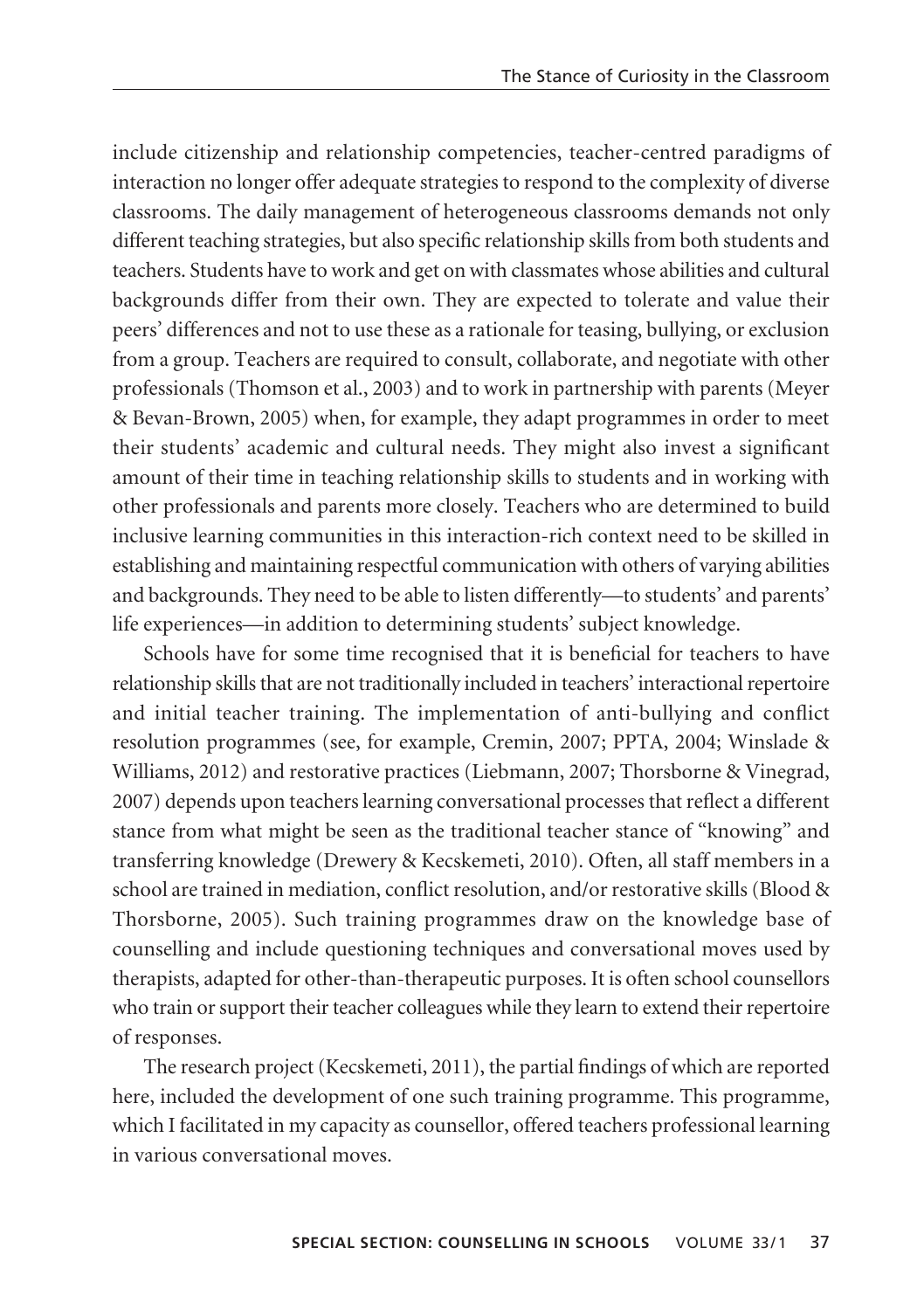#### **Some comments about relationships in schools**

I have worked as a teacher, resource teacher learning and behaviour (RTLB), coun sellor, and counsellor educator. In each of these roles I have both witnessed and experienced the harmful effects of relationship practices that exacerbated teacher– student or student–student conflict. Students and colleagues told me about the longlasting negative emotional and psychological impact of such relationship practices. In many of these instances, conflict was produced by a familiar relationship practice of "telling off" or by making assumptions. These relationship practices are not usually mentioned, however, as causes of relationship trouble in schools. More familiarly, problems might be located in unmotivated students whose disruptive behaviours are seen to threaten classroom order and to undermine teachers' and students' right to safety (see, for example, PPTA Hutt Valley Branch, 2008). Alternatively, inadequate teacher practices and teachers' failure to establish good relationships with their students are cited as reasons for teacher–student interactional trouble (Bishop, Berryman, Cavanagh, & Teddy, 2007; Bishop, Berryman, Tiakiwai, & Richardson, 2004). I would argue that blaming either students or teachers does not provide adequate solutions to relational trouble in schools. The issue is possibly more complex than either of these explanations suggests.

Many of those working with young people have reason to be concerned about the interrupted and missed learning opportunities of students who are expelled from schools or who drop out (Ministry of Education, 2010; Smyth & Hattam, 2004). As a counsellor I have comforted both desperate students and burnt-out teachers. I have listened to students who were bullied either by their peers or by their teachers, their experiences similar to those described by Fleming et al. (2007). I have also listened to teachers who contemplated leaving their jobs because of the daily stresses and the ongoing emotional impact of their problematic relationships with students, colleagues, or parents.

As well, teachers with whom I have worked noted a recurring pattern in the conversations they had with their students after conflict between students. They reflected on the difficulties they had sometimes had in accepting some of their students' accounts of events that had led to bullying, fights, and arguments. These teachers told me that their first response was to tell off students who, they believed, were not telling the truth. At the same time, they acknowledged that telling off and rejecting students' accounts might have been a harsh response in some cases. Nonetheless, their students' intensified defiance and the consequent deterioration of the teacher–student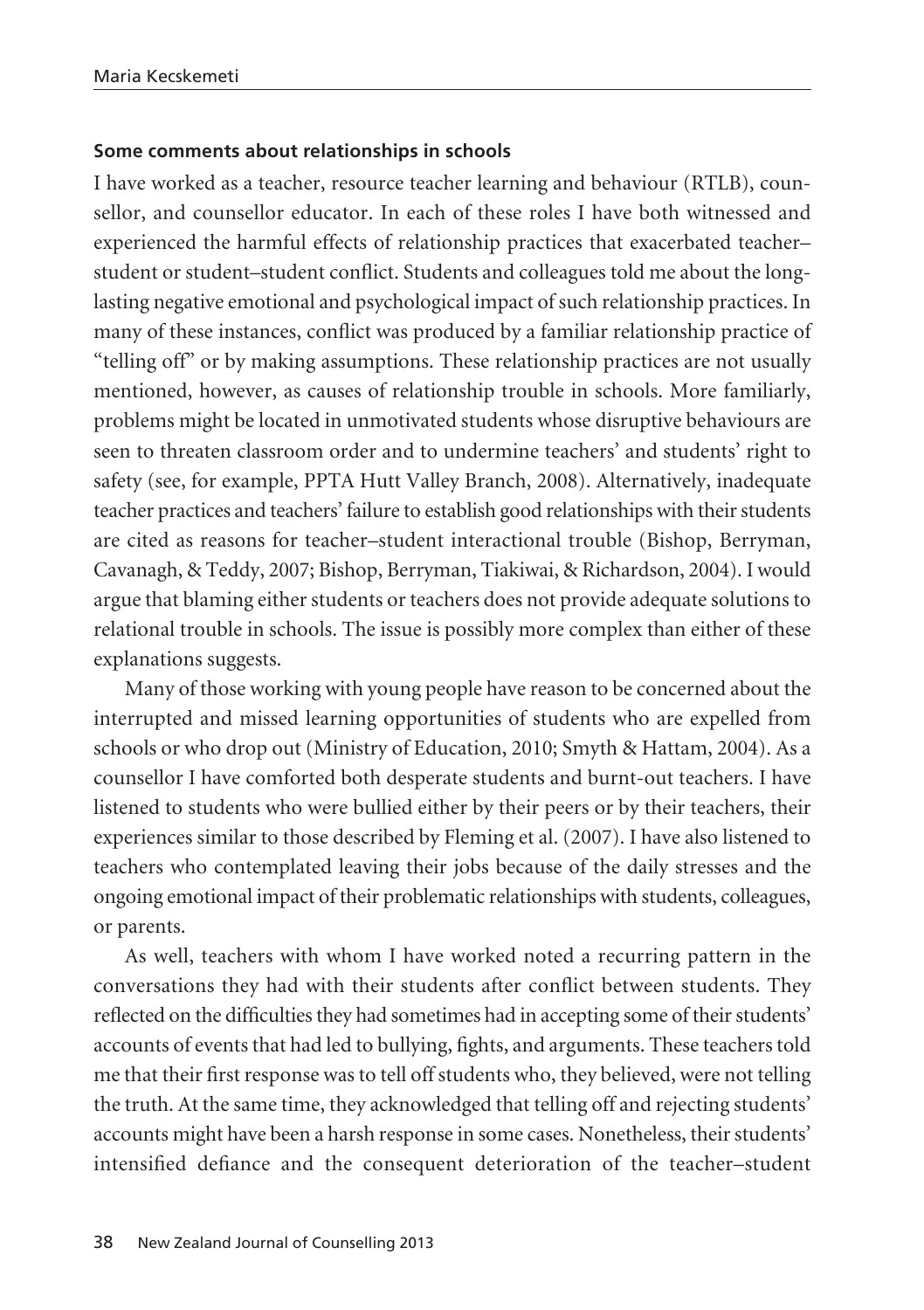relationship still came as a surprise. Other colleagues were puzzled by the hostility and anger directed at them by parents when they tried to give advice to parents who had been called to the school as part of a disciplinary process involving their child. Many teacher colleagues reported the stressful and hurtful effects of such encounters. They expressed interest in, and wanted to learn, conversational strategies that might produce a more satisfactory and less emotionally costly outcome.

#### *Adaptation of counselling skills for teaching contexts*

In responding to these kinds of relationship difficulties in schools, practices from collaborative and narrative therapies make available ways of speaking that offer transformative potential. In my responses to student and teacher stress caused by relationship problems, I have drawn on a range of collaborative, narrative, and discursive resources and approaches (Anderson & Goolishian, 1992; Bansel, Davies, Laws, & Linnell, 2009; Davies, 1994, 1998; Laws & Davies, 2000; White, 2007; White & Epston, 1990). Specifically, I have witnessed the positive relational effects of questioning with genuine curiosity (Anderson & Goolishian, 1992) and externalising problems (White, 1990) during consultations and conversations with students, teacher colleagues, and parents. As both an RTLB and a school guidance counsellor, I responded to many invitations from teacher colleagues to collaborate in putting conversational moves from the counselling field to work in classroom interactions (see Gray & Drewery, 2011, and Kaveney & Drewery, 2011, who have reported some of these experiences).

Doing restorative work in schools and utilising some of the processes developed by The Restorative Practices Development Team (2003) provided further impetus to pursue my interest in the adaptation of counselling strategies for classroom practice. The team developed unique forms of restorative conversations drawing on constructionist ideas and conversational moves from narrative therapy. They had a broad vision for restorative practice (RP), suggesting that it could be the basis of a caring, inclusive school ethos and a school culture based on respect and developing responsibility. Their approach provided alternatives to disciplinary systems that rely solely on behaviour management and punishment. Members of the international restorative community have also offered strong support for such a vision, suggesting that RP processes be utilised as the basis of daily relationship management in diverse school communities (Blood & Thorsborne, 2005; McCluskey et al., 2008).

In the context of my own professional experience and these developments in RP, I carried out doctoral research, further exploring the value to teachers and teaching that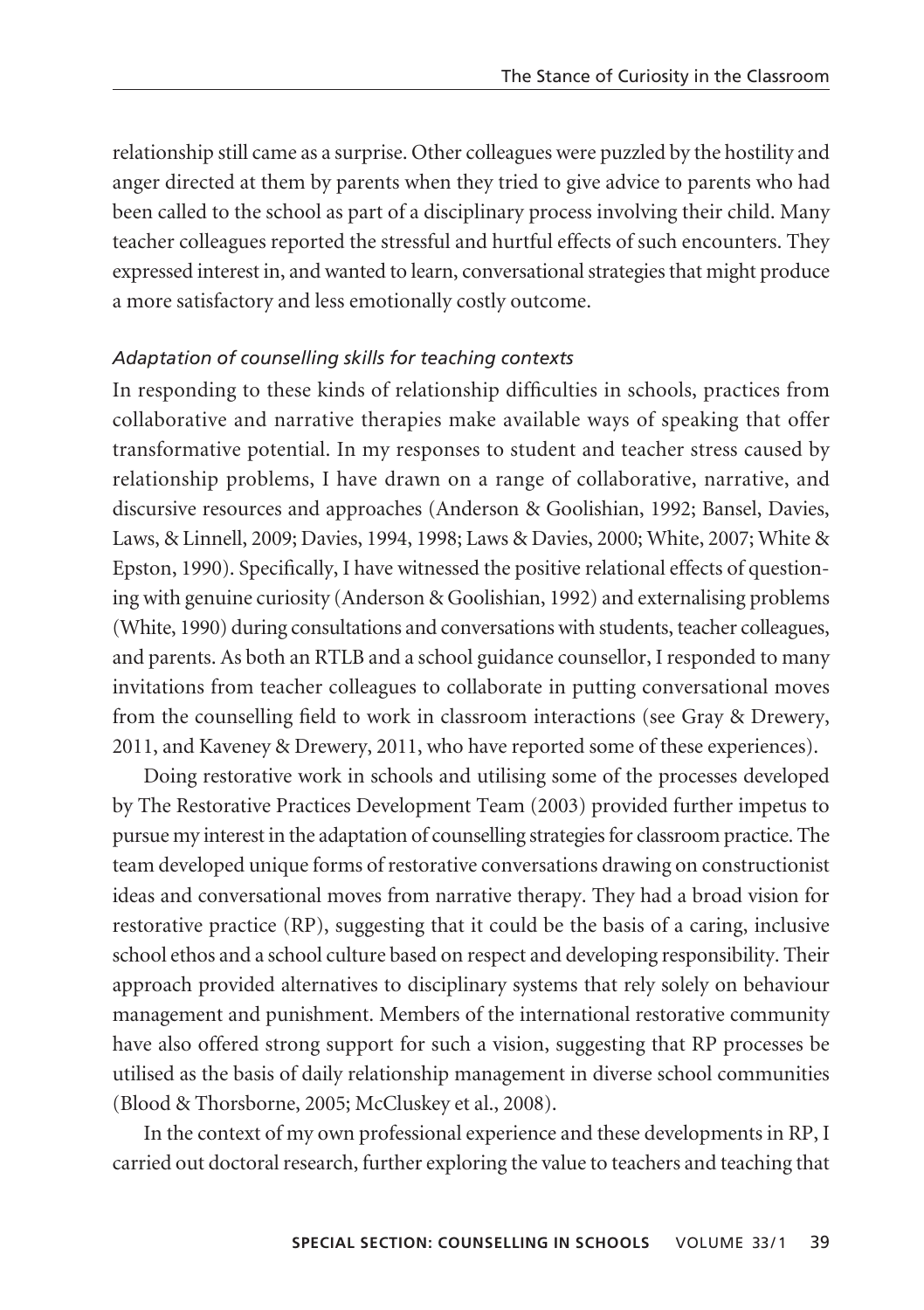might come from knowledges and skills employed in the discipline of counselling if these skills and knowledges were adapted for use in everyday interactions. This article reports on the use of a not-knowing stance, and on the practices of listening with curiosity.

# *The stance of certainty and the stance of not-knowing*

Anderson and Goolishian (1992) emphasised the interpretive nature of therapeutic conversations and interactions, in which therapists take a not-knowing stance. I want to use their arguments to convey a sense of what I believe to be some of the paradigmatic differences between counsellors' and teachers' dominant relationship practices. I distinguish in this way between the work of these two groups of professionals, not in order to produce a hierarchy but because such a distinction supported me in teaching a not-knowing stance to the teachers, including the participants in my study.

## *Meaning generation and information processing*

When counsellors adopt a not-knowing stance (Anderson & Goolishian, 1992), the client is viewed as a "meaning-generating being" rather than an "informationprocessing machine" (p. 26). The therapeutic encounter thus provides a conversational space in which it is possible to create a new understanding and "to re-relate the events of our lives in the context of new and different meaning" (p. 28).

Anderson and Goolishian (1992) quoted a client, Bill, who illustrates the counter position to that of the client as an information-processing machine, what I would call the stance of knowing, one that is limited by prior experiences and assumptions:

*"You (the professionals) are always checking me out…checking me out, to see if I knew what you knew rather than find a way to talk with me. You would ask, 'Is this an ashtray?' to see if I knew or not.*" (p. 25)

I believe that a considerable proportion of teachers' work has to do with checking out whether students "knew what they knew," asking questions similar to the "Is this an ashtray?" question. Teachers pass subject content (e.g., mathematical or scientific formulas and processes, accounts of historical events, or pieces of literature) on to students. They also teach specific skills, such as reading, comprehension, writing, healthy nutrition, cooking, and many others, that students can utilise for accessing written material, communicating their thoughts, and improving the quality of their lives. The New Zealand school system is organised in such a way that students' knowledge of the material passed on is then tested in examinations and by various forms of assessment. These assessment processes tend to require teachers to find out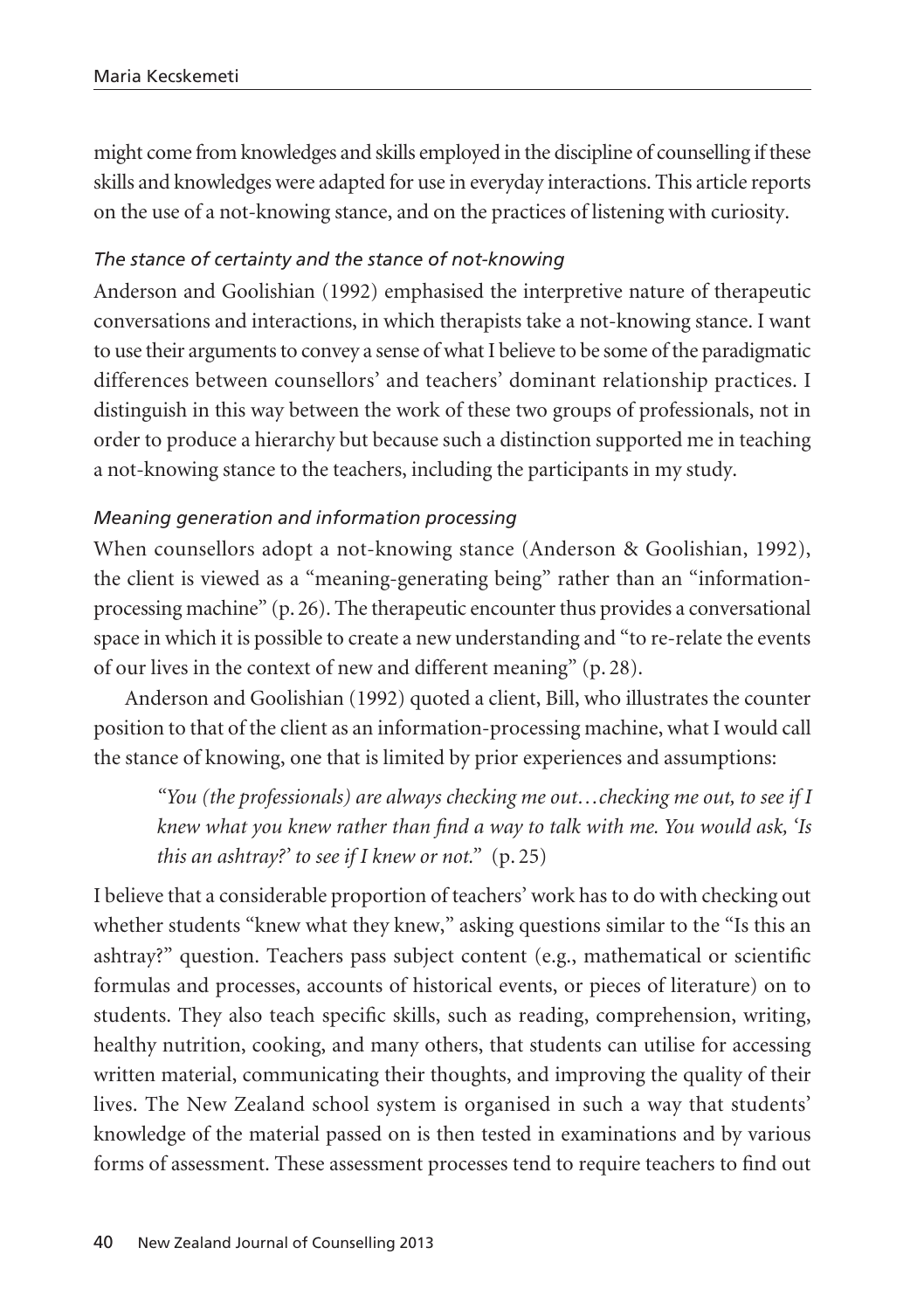and demonstrate how well students have acquired both the content and the skills that they have taught them. Therefore, teachers often check if students "knew what they knew" (similarly to Bill's therapists) rather than asking what other knowledge students might have. Thus, many of the activities that are associated with teaching and learning traditional curriculum subjects have to do with information-processing rather than meaning-making.

However, when teachers perform their pastoral care duties, they engage in conversations with their students where the topic of discussion is not subject content but the students' experiences and life events. Deans and senior teachers frequently interview students about conflict situations in or outside the classroom. Classroom teachers might conduct class meetings where problems that affect a community are discussed. The stance of certainty or knowing that teachers take up when explaining new concepts and/or demonstrating a skill might not be the most useful in such situations. Such a stance is less likely to invite students to relate what happened and then to come up with a more helpful meaning about their experiences, one that might support changes in relationship practice, for example.

The ways of interacting that are more likely to help teachers perform their pastoral care duties and/or build relationships with students are not about checking whether a student knows what the teacher also knows, but about supporting students with "rerelating the events of their lives" (Anderson & Goolishian, 1992, p. 28) in order to change damaging practices, such as bullying or disrupting. An assumption by a teacher that they already have access to "the truth" is not likely to gain cooperation from a student who is called a liar, neither is it likely to elicit that student's version of events. Similarly, taking up an expert position and telling parents how they could sort out their child who frequently gets into trouble might not be appreciated by the parents, either. In these instances, an understanding of the stance of not-knowing as it is used by counsellors might better support teachers in achieving a satisfactory relational outcome than would a familiar or usual stance of knowing.

#### *Being informed and informing*

Another important distinguishing feature of a not-knowing stance is what Anderson and Goolishian (1992) call "abundant, genuine curiosity." The therapist "positions himself or herself in such a way as always to be in the state of 'being informed' by the client" (p. 29). Contrary to informing others—as teachers might do when they introduce new material and explain a new concept—or wanting to be informed about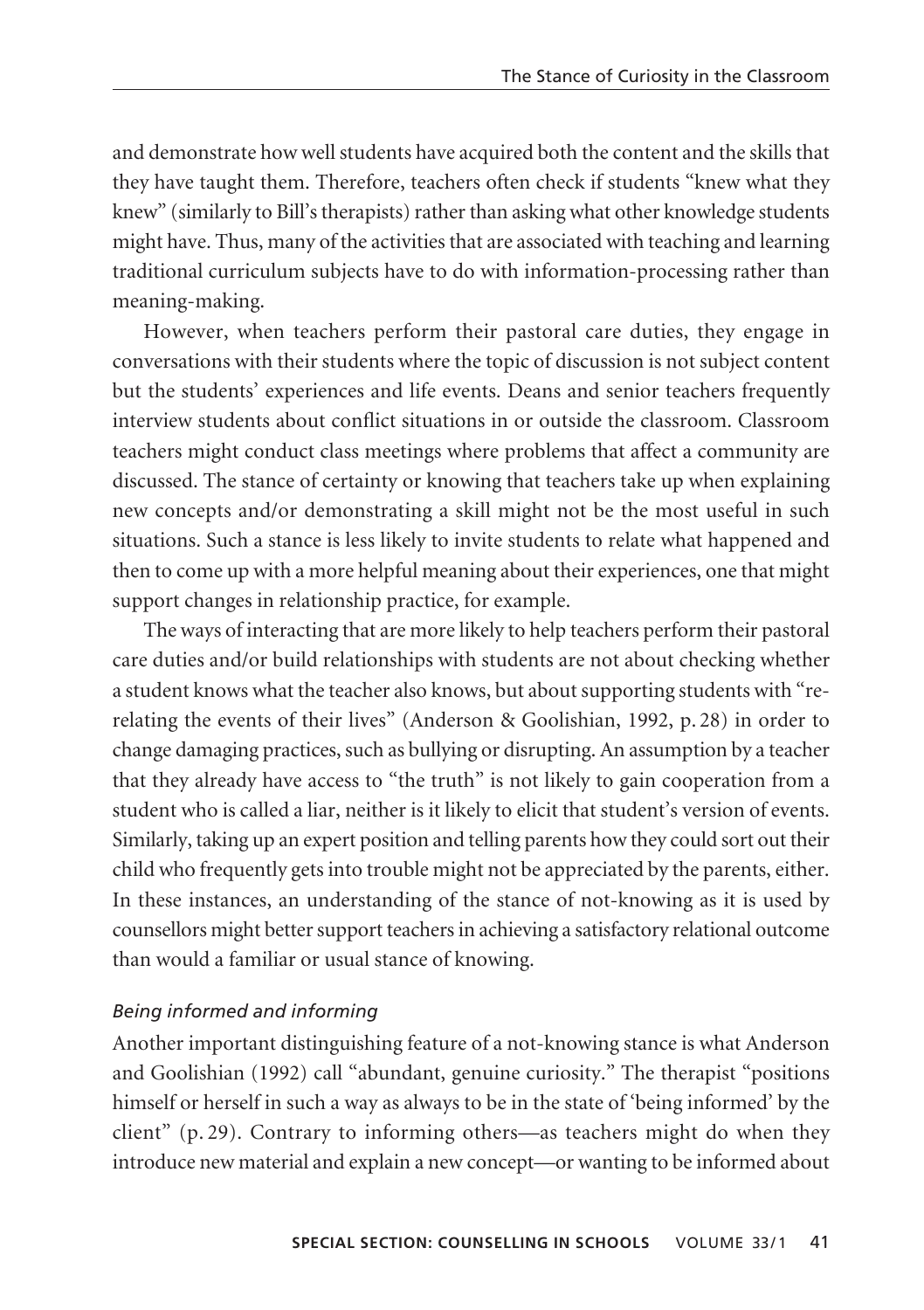students' knowledge of the material taught, from a stance of not-knowing it is not preconceived opinions or the already-known that is sought. It is the "not-yet-said," new stories that therapists and clients develop together that emerge from their interaction. There are many possible and unpredictable answers in this process. This is in contrast to the limited number of correct answers that teachers are used to seeking when assessing students.

Anderson and Goolishian (1992) emphasised that the so-called "curious" questions that are used from a not-knowing position have to be in the style of Socratic questions that bring forward the client's worldviews and the as-yet unknown. These are not meant to be rhetorical or pedagogical questions that would provide their own answer or steer the answer in a particular direction. The contrast here is with the dominant mode of teacher questioning, with its objective of searching for knowledge that is already familiar to the teacher, and finding out if the student also possesses the same knowledge.

In order for teachers to shift competently between a stance of knowing, which is useful when they teach content, and a more hesitant, not-knowing stance, which can be more productive when they perform pastoral care duties, it is important that they are able to distinguish clearly between the two: these two approaches represent two different relationship paradigms. It is also useful if teachers can decide for themselves which stance might better support a particular interaction. Over time, I have introduced teachers, including the participants in my research, to these distinctions. I have also taught a way of questioning that seeks and accepts many possible answers. The following example, provided by Andrew, a dean in a secondary school, demonstrates how teachers distinguished between the two different paradigms.

Andrew shared with his colleagues his two different responses to one of his students, John. When he received a complaint about John from Anna, who claimed that John had been stalking her, he immediately confronted John using an accusatory tone of voice. When John denied the stalking allegations, Andrew's response was: "Don't lie to me. She told me that you were stalking her." This response left no space for any other telling or version of the events. It also treated Anna's interpretation of what had happened as the truth. Andrew was not interested in "being informed" by John. Rather, he informed John about what he had already known. John left the dean's office distressed.

After reflecting on his unsuccessful attempt at resolving the conflict between John and Anna, Andrew had a further conversation with each of the students. He carefully considered how to start his second interaction with John differently, and this time he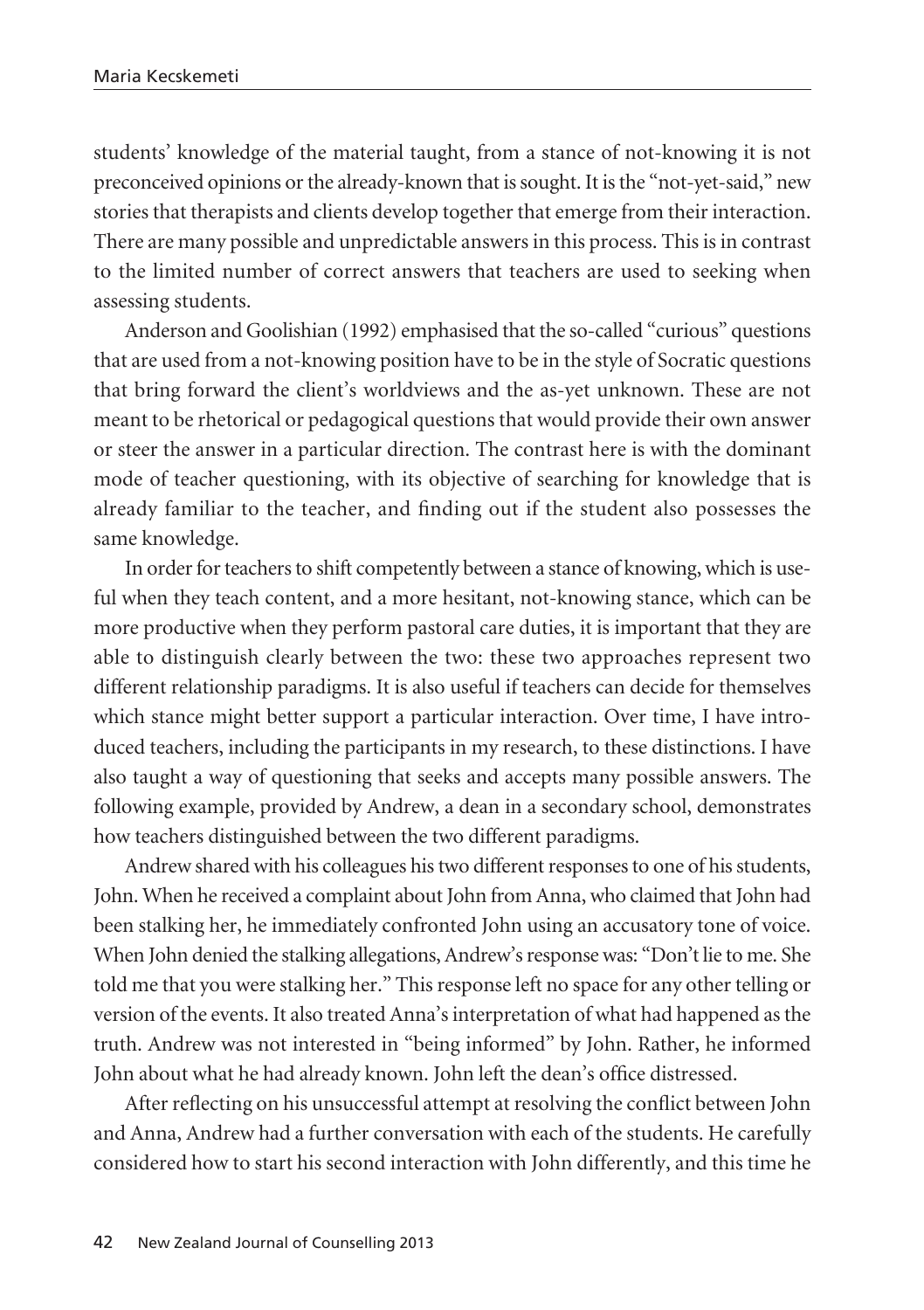said: "John, regarding the complaint that I received about you, I have had another talk with Anna. I am also interested to find out what you could tell me about what happened." This invitation offered John an opportunity to provide his version of events. Several unpredictable answers could be inserted into the conversational space opened by Andrew, in contrast to his first interaction with John, when there was only space for one predetermined correct answer. In a further meeting between Andrew and the two students, each admitted to some wrongdoing against the other and their conflict was resolved. John and Anna's relationship with each another also turned out to be more complex than initially assumed.

Andrew commented that having a theoretical understanding of different stances and relationship paradigms helped him to reconsider his initial response to John and to go back and try a different one. He also noted that in a busy school day, the allure of acting from a position of certainty and quickly deciding what the "truth" might be is considerable, due to the less time-intensive nature of such interventions. However, acting from a stance of curiosity and allowing students to put forward their interpretations creates less resistance, as Andrew discovered in this instance.

I admit that distinguishing in this way between the work of teachers and counsellors could be read as an oversimplification of teachers' work and/or as creating a rigid dichotomy between teaching and counselling. This is not my intention, and neither do I think that teachers always operate from a stance of knowing. For example, when they apply an inquiry learning model to teach the curriculum (Claxton, 2006; Hipkins, 2006), they engage students in problem-solving processes in which the answers are not predetermined. Teachers help students make connections between what they know and the various contexts of which they are a part. Inquiry learning involves facilitating students' understanding as opposed to increasing their knowledge of facts. Meaningmaking is therefore part of this process in addition to information processing. However, I want to argue that when teachers have to deal with relationship problems or conflict situations, it might be easier to revert to and employ familiar hierarchical ways of relating because these might provide a greater sense of control. Having a theoretical understanding of different relationship paradigms and specific skills might better support decisionmaking about relationship practices that suit a particular context.

#### **The research project**

Most of the development that included the adaptation of therapeutic skills to conversational moves for classroom use had preceded the research that I report on here. The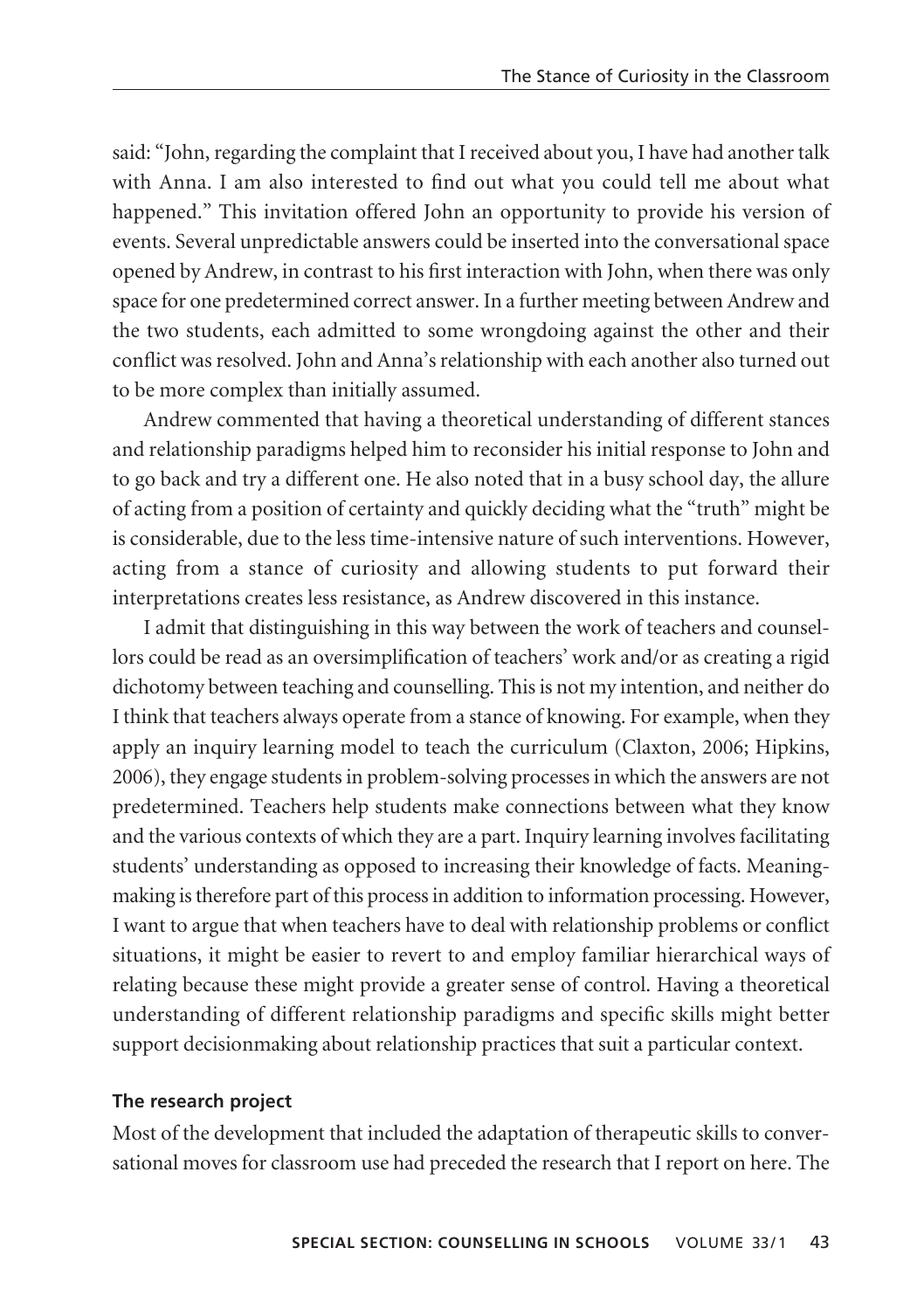specific conversational moves that I selected to include as useful for teachers were chosen because they seemed to provide a fitting response to some of the challenges that my teacher colleagues asked me to address in my capacities as an RTLB and as a school counsellor.

## *Research questions*

The study that I conducted was a combination of development work, professional learning, and an exploratory investigation of the potential effects of the take-up of this learning by teachers. The development work that I undertook included the articulation of a relationship theory, and the adaptation of ways of speaking. The professional learning involved teaching participants a critical discursive framework and the conversational moves that I had adapted from narrative therapy. One research question related to the potential of conversational practices. I investigated whether specific relationship principles and moves adapted from therapy—including the stance of not-knowing, questioning with genuine curiosity (Anderson & Goolishian, 1992), externalising (White, 1990), repositioning (Laws & Davies, 2000) and deconstructing (Davies, 1998)—are useful for improving teachers' wellbeing and relationships.

## *Research participants*

I identified potential participant schools after informal discussions with several secondary and primary school principals and deputy principals who had attended workshops where I had introduced a critical discursive framework and conversational moves adapted from therapy. These senior managers considered those theoretical ideas and conversational processes to be potentially supportive of their schools' vision, their strategic plan, and their staff members' preferred ways of interacting with students. After consultations with staff, two schools (a primary and an area school) formally agreed to become research participants.<sup>1</sup> The principals of those schools did not make it compulsory for individual teachers to opt into the research. The professional learning that I offered as part of the research project was one of several options available to teachers. A total of 39 teachers signed up to take part in the study.

#### *Process*

I taught specific conversational moves to these 39 teachers through a series of four workshops. The stance of not-knowing and asking questions with genuine curiosity (Anderson & Goolishian, 1992) was one of the theoretical concepts and skills taught. Following the workshops, a series of seven focus-group meetings were held at threeto four-weekly intervals over an academic year. The focus-group meetings, which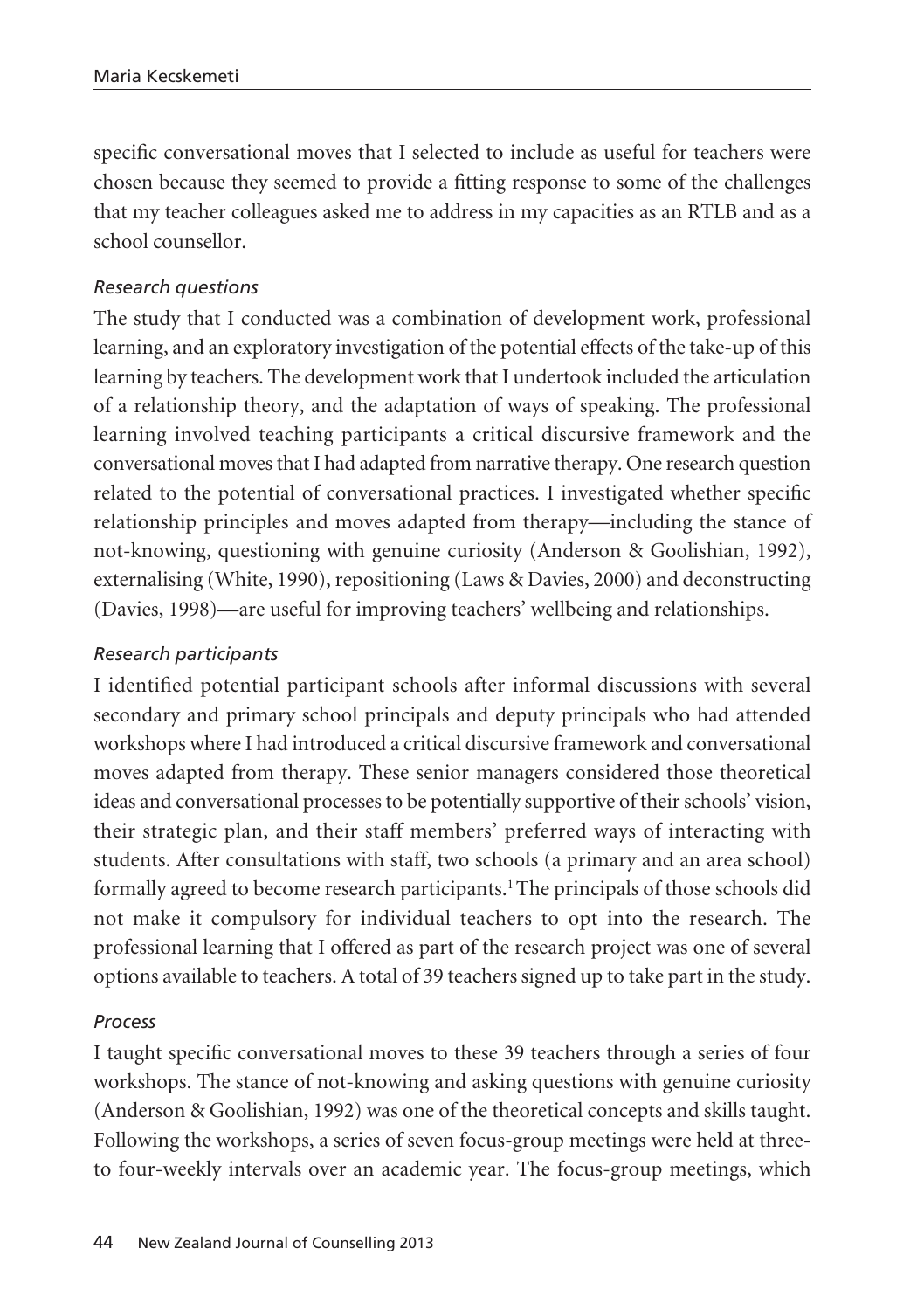each lasted for two hours, had a multiple function of skill practice, reflection on practice, and sharing concerns.

Reflection on practice followed a process of guided deconstructive reflection. This process was an adaptation of the steps of Foucauldian Discourse Analysis (FDA), as described by Arribas-Ayllon and Walkerdine (2008). Teachers identified those discourses of teaching and learning that they thought produced teacher–student conflict. Teachers' accounts during focus-group conversations of their relationship practices and their reflections on their use of the conversational skills became research data. Focus-group discussions were audiotaped. Participants could ask to have the recording of a particular session deleted, and some participants exercised this right on a few occasions.

Examples given by participants of the effects of using the conversational moves were transcribed and analysed for themes. In what follows, I present data on the relational effects that teachers attributed to adopting a stance of not-knowing in what they deemed difficult relationships. The same themes emerged in the analysis of the participants' data from both schools. These examples demonstrate how teachers incorporated questioning with genuine curiosity into their interactional repertoire and what relational outcomes they attributed to this different way of speaking.

## **Teachers' use of not-knowing and questioning with genuine curiosity**

## *Listening rather than problem-solving*

Jane and Hannah both noted that taking a not-knowing stance required them to give up their usual problem-solving stance. They believed that they had become better listeners and more able to support others to work out their own solutions.

Jane: *For me, in the past I was too concerned about solving people's problems and giving them advice, so now I don't feel this burning need to solve all their problems and make them perfectly happy. I'm doing more listening and curious questioning and I think it has reduced my stress a little.* 

Hannah: *I've learnt that there is another story, or that there are several other stories…and it isn't necessarily my problem, but how can I support others to work out that problem, or go forward really…and in personal relationships as well as professional, with children and the adults that we work with…I don't do anything more than that.*

Jane noted that while the skill of inquiry supported others to take charge of their problems and to feel they were treated well, it could also be experienced as a tedious process for the person doing the questioning.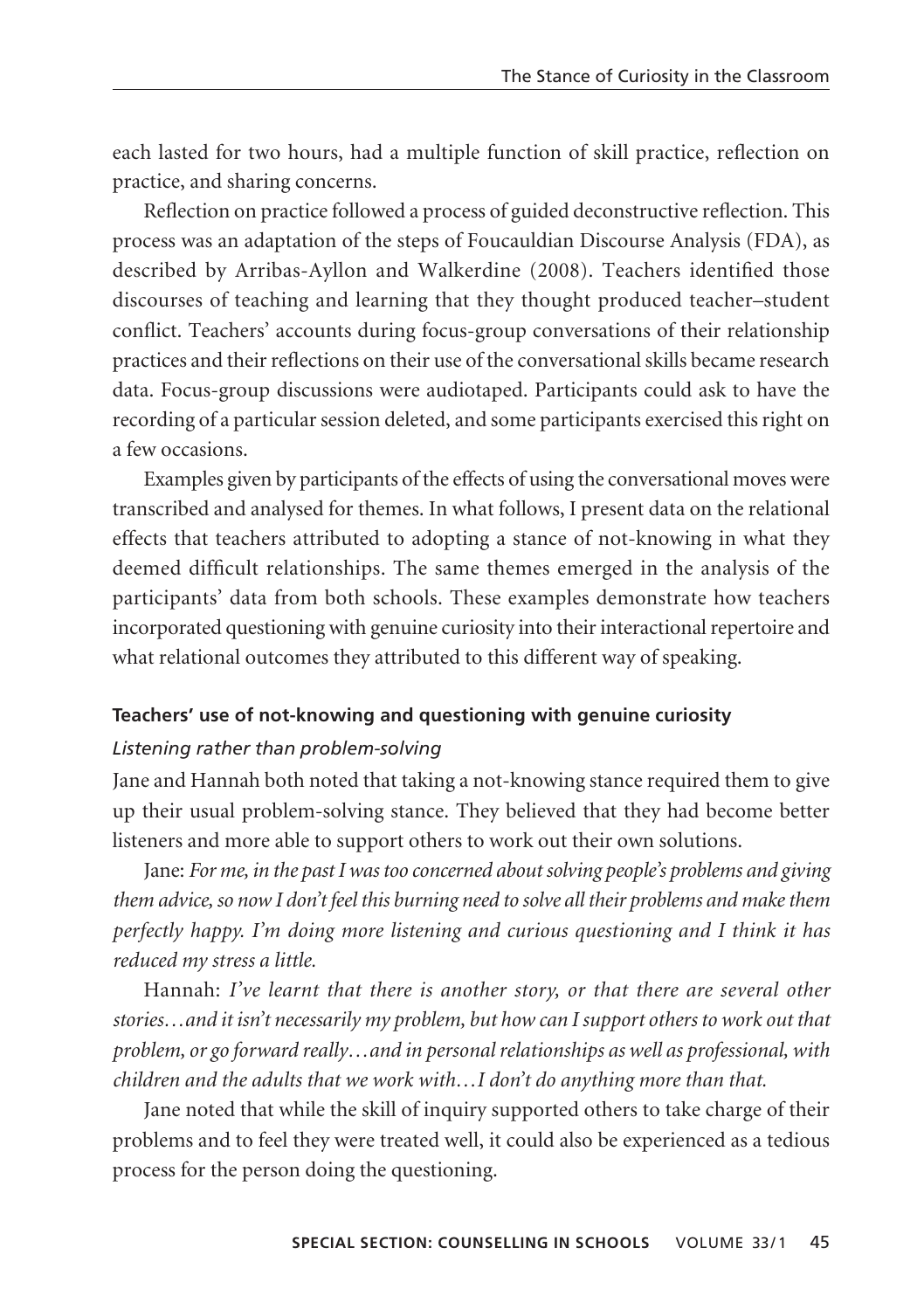Jane: *I admit I got a little bit fed up with the curious questioning and trying to wade through this mire that this person had gotten themselves into. But the interesting thing was that they came back at the end of the day, and I found that children do that, too. So they must feel that they are being treated well during the discussion, enough to basically in their own time think about it and come back themselves.* 

Jane's and Hannah's accounts are representative of one of the two most commonly identified relational effects of the stance of not-knowing. Most participants commented that they could more easily position themselves as listeners and supporters, which differed from their usual positions of experts and "fixers," practices so available to teachers, especially those in management positions. Like Jane and Hannah, several other teachers felt relieved when they could resist taking responsibility for others' problems. Giving up their usual practices of knowing and providing answers also enhanced these teachers' wellbeing: Jane spoke of experiencing less stress.

#### *Tolerating different views and giving up assumptions*

Jane also shared how she could now accept different meanings and listen to both sides without feeling responsible, which in turn helped her stop internalising other people's problems.

Jane: *I think the difficulty in our jobs is that we have to maintain a relationship with the child and the adults, and I think I probably learned the hard way how not to get caught in the middle, because often the stories are opposites. You'll be told one thing and they'll tell someone else the opposite and the person in the middle is aggressive, and I really hit the wall with that. I've decided that that's maybe because I thought that I had to fix it and I can't, but I can listen to both sides now and not feel I have to be responsible for both.*

Laura talked about how she was better able to accept and respect the diversity within her team, which she also found more satisfying.

Laura: *It has worked really well for me within my team, because I have a pretty diverse team, and to respect where they are coming from…to respect what they have, to utilise what they have and to trust them in their work, I think has been more satisfying for me, because I feel now that I am actually more successful with the work I do in running the team.* 

Lynn thought that curiosity helped explore different views and make people feel listened to. She also believed that providing opportunities for people to voice their views was more important than resolving problems.

Lynn: *If you don't talk about the situation then you could just end up with little niggly things just hanging in there. Resolving would be hearing everybody's point of view no matter if it were a teacher or child. Everybody has his or her point of view on an issue*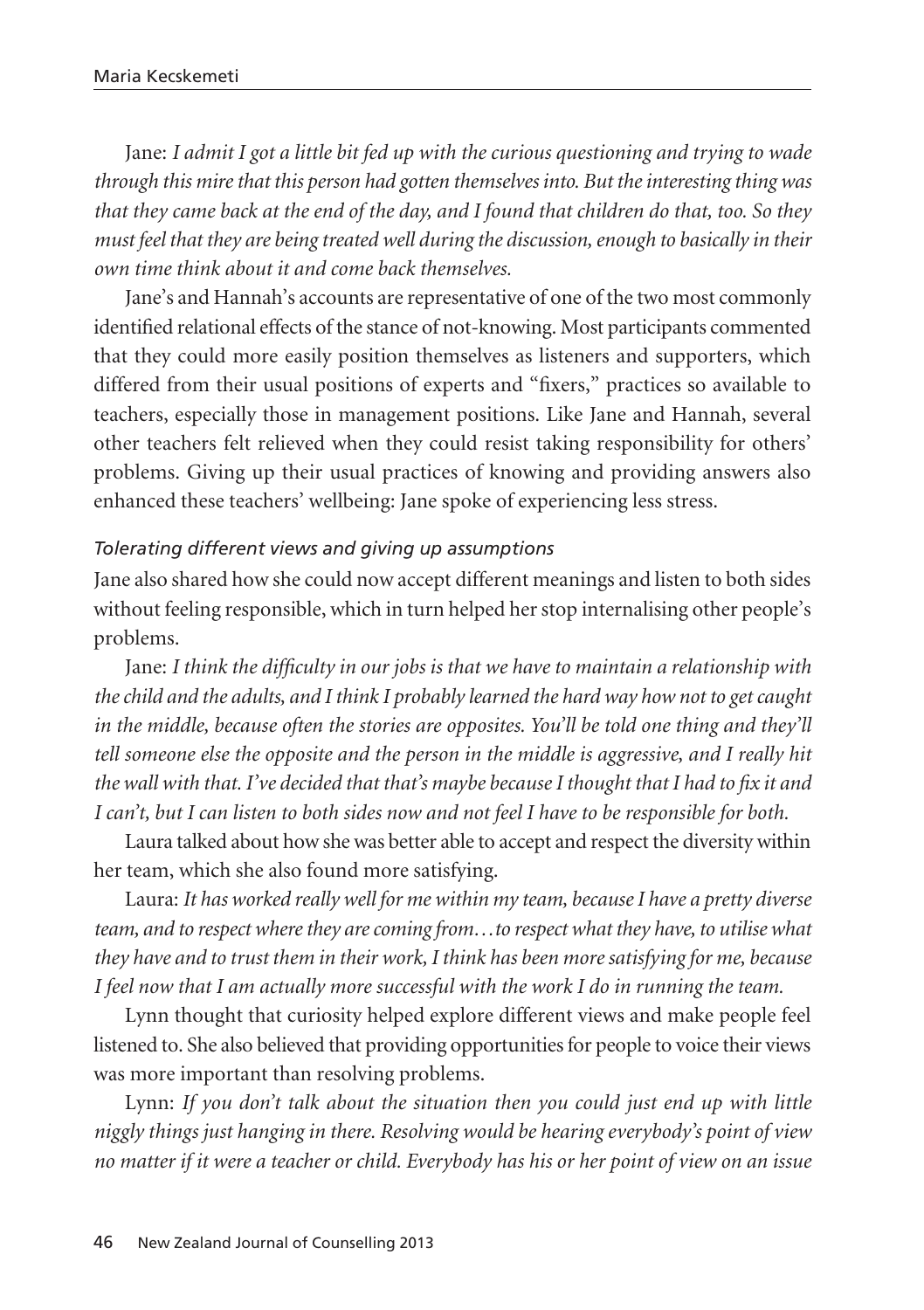*and I think it's really important that you listen to it. If things are left there they can linger there for years. Gosh, families sometimes have things that go on for years. Well, you can agree to disagree, but it's really important that you are listened to, especially when you are in a situation where someone has more power. Really, being listened to is more significant than the resolution. So, yes, the overriding principles of listening and accepting there are different views and giving everyone the chance to voice their views.* 

Diana believed that learning to accept different views helped her to become less emotionally involved when dealing with difficult adults and parents.

Diana: *I think it's helped with adult relationships and that people have got different points of views, and to accept that they shouldn't be thinking what I think. It's also good for your personal life really, and you know with that difficult parent I talked about, I felt better.* 

Claire and Pania recalled how their investigation of a hitting incident, during which one of them was able to adhere to a curious stance, contradicted their initial assumptions. They had come to the view that the capacity to suspend assumptions and to explore different interpretations of the same event was important for achieving restoration between two girls in conflict. They also referred to the potential of a curious stance to sort misunderstandings through the clarification of different perspectives. They noted the repositioning of those in conflict that could be achieved through such clarification. Claire and Pania were also able to give up certainty and to position their students as experts about their conflict.

Claire: *We automatically assumed that it was the girl who was doing the hitting, it was all her fault, but it turned out it had sort of been instigated by the other one. Hitting people is not acceptable, but after talking it through and giving both the opportunity to talk and listen to each other, they went off as friends.* 

Pania: *Well, actually I reacted in the beginning and took her out of the room. I reacted in a way that I shouldn't have reacted.* 

Claire: *But by doing the interviewing we got a fuller picture and we were able to restore the relationship and so they have got a better relationship. The person who did the hitting was listened to and she was understood. We could tell where she was coming from and so she had the opportunity to be heard. The conversation restored the relationship between the two girls, [and] the relationship between Pania and the girl who did the hitting. So you give a chance for the different stories to be heard.* 

Pania: *And you get an uninterrupted account of what's happened from both people. I think it's also important for them to listen to the other one.*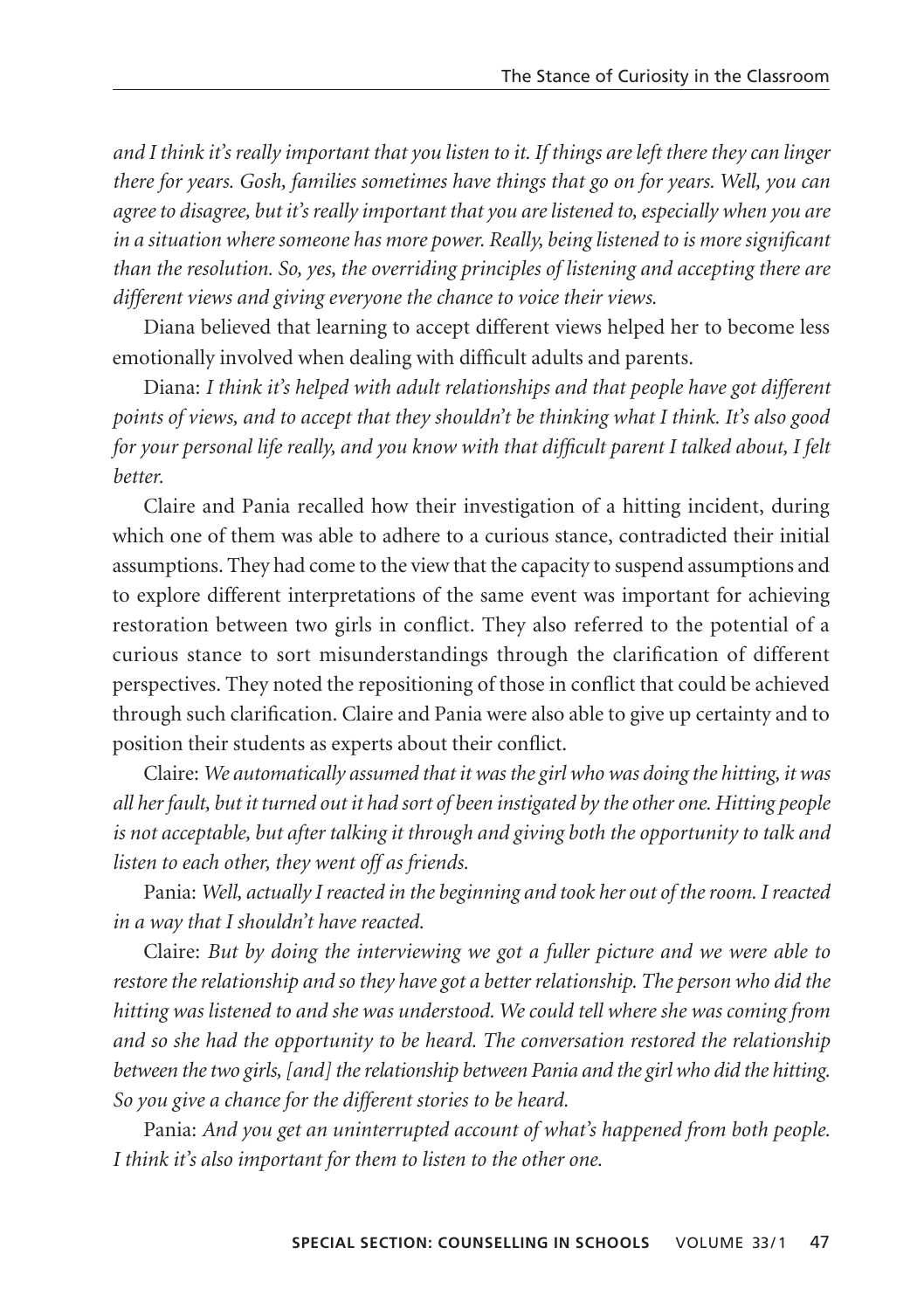Familiarising themselves with the notion of not-knowing and learning the skills of questioning with genuine curiosity helped the research participants to shift from their usual paradigm of interacting—that of problem-solver and fixer. Instead of looking for one correct answer, these teachers were able to accept different views and they were able to give up their preconceived ideas about a situation. To some extent they were able to support their students and colleagues with "re-relating" events and developing a new, "not-yet-known" narrative.

The stance of not-knowing is also shown to support the managing of differences and conflicts. The teachers are positioned in these situations as people who have the capacity to value the different contributions and views of their colleagues, students, or parents. They are able to explore and accept contradictory views and meanings, which in turn positions the people interviewed as valued participants in the conversations. Their meanings are validated rather than excluded from defining the terms of the interaction; they are therefore positioned as agentive subjects, as Drewery (2005) described it, rather than subjects who are told what to do. The conversational spaces created by these teachers allow for many possibilities and different relational outcomes from the ones assumed at the start. The teachers experience this as more satisfying and less stressful. Curious questioning is shown, in these examples, to support interactions that normalise, assume, and tolerate difference. Difference is not problematic, but rather a resource that could be used to improve difficult relationships.

#### **Conclusion**

The teachers who took part in this research almost unanimously embraced the stance of not-knowing and the skills of questioning with curiosity. They particularly appreciated the changes their different stance produced among their most problematic relationships. These findings, while not able to be generalised, suggest that it would be worth exploring further the potential benefits and possible applications of counselling skills and strategies in teachers' work in support of school priorities, such as the development of key competencies and citizenship skills. In addition, it might be useful to investigate how counselling practices could support inquiry-based learning, in addition to relationship practices employed in pastoral care. After all, it is possible to find similarities between the paradigmatic positions of inquiry-based learning and the stance of not-knowing.

However, these findings do not support the unproblematic transport of counselling skills into teachers' work. I would like to register three concerns that I hope will invite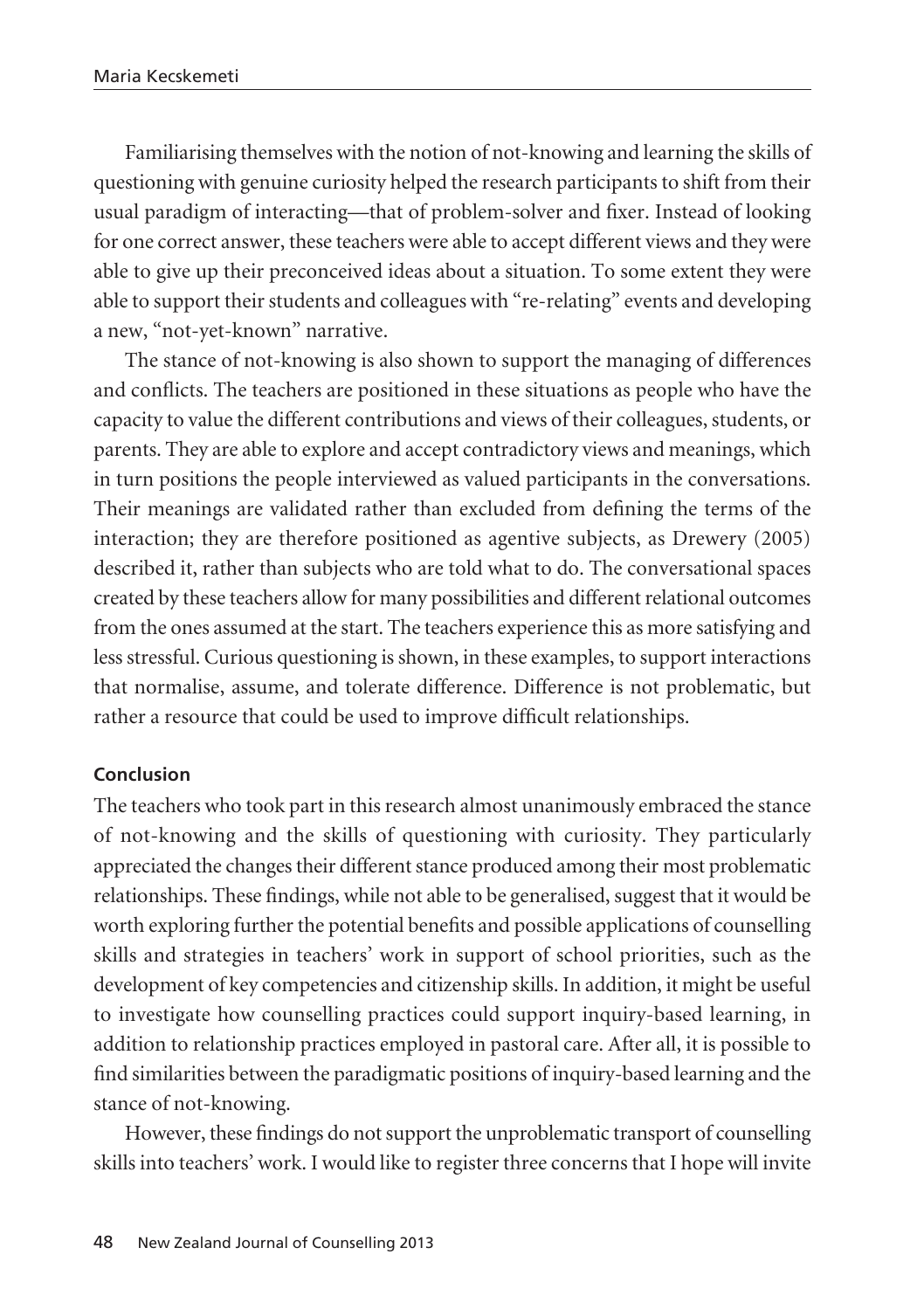discussions among school counsellors and teachers about their respective roles and the contributions they each might make to building respectful relationships within school communities.

First, I have some concerns about students. I am reminded of Foucault's (1995) description of disciplinary power and how training and interventions can be used to regulate the bodies of people in order to turn them into useful citizens. Teachers are agents of disciplinary power. It is part of their job to train students in behaviours that make teaching and learning possible in the classroom, such as sitting in particular ways, taking turns, and not interrupting explanations. Teachers use behaviour management techniques in order to regulate students' bodies and to achieve order in the classroom. Foucault warns, however, that disciplinary power does not just operate on bodies. It must spot an inappropriate action before it occurs; therefore, it "must intervene somehow before the actual manifestation of the behaviour…at the level of the soul" (Foucault, 2006, p. 52). While some kind of order is necessary for teaching and learning to take place, I wonder whether the use of counselling skills (in addition to behaviour management) might turn teachers into more efficient agents of disciplinary power. Will they then be able to more easily access and manipulate their students' souls in addition to managing their conduct? Fairclough (1992) posed similar questions about the "expansion of the discipline of counselling" into other institutions and using counselling practices "in preference to practices of an overtly disciplinary nature" (p. 99). He suggested that while counselling practices might be perceived as liberating, they could become a hegemonic technique that draws "aspects of people's private lives into the domain of power" (p. 99).

My second concern is about how the role of teachers is defined. Should teachers expand their role beyond subject teaching and perform their pastoral care duties using conversational moves that counsellors use? While it can be argued that teaching has always been a caring profession and that excellent teachers have always cared about their students' lives, it might be useful to consider where we should draw the line between the tasks teachers are expected to perform and the tasks that are better left to other professionals, such as counsellors, social workers, and other specialists. There have been concerns internationally about the increasing demands placed on teachers and the continuous widening of their role (Shacklock, 1998; Smyth, 2001). Thrupp (2006) suggested that where teachers have to perform extensive pastoral care duties, such as in low-decile schools, energy and time is taken away from subject teaching, which might impact negatively on students' achievement levels. While students in these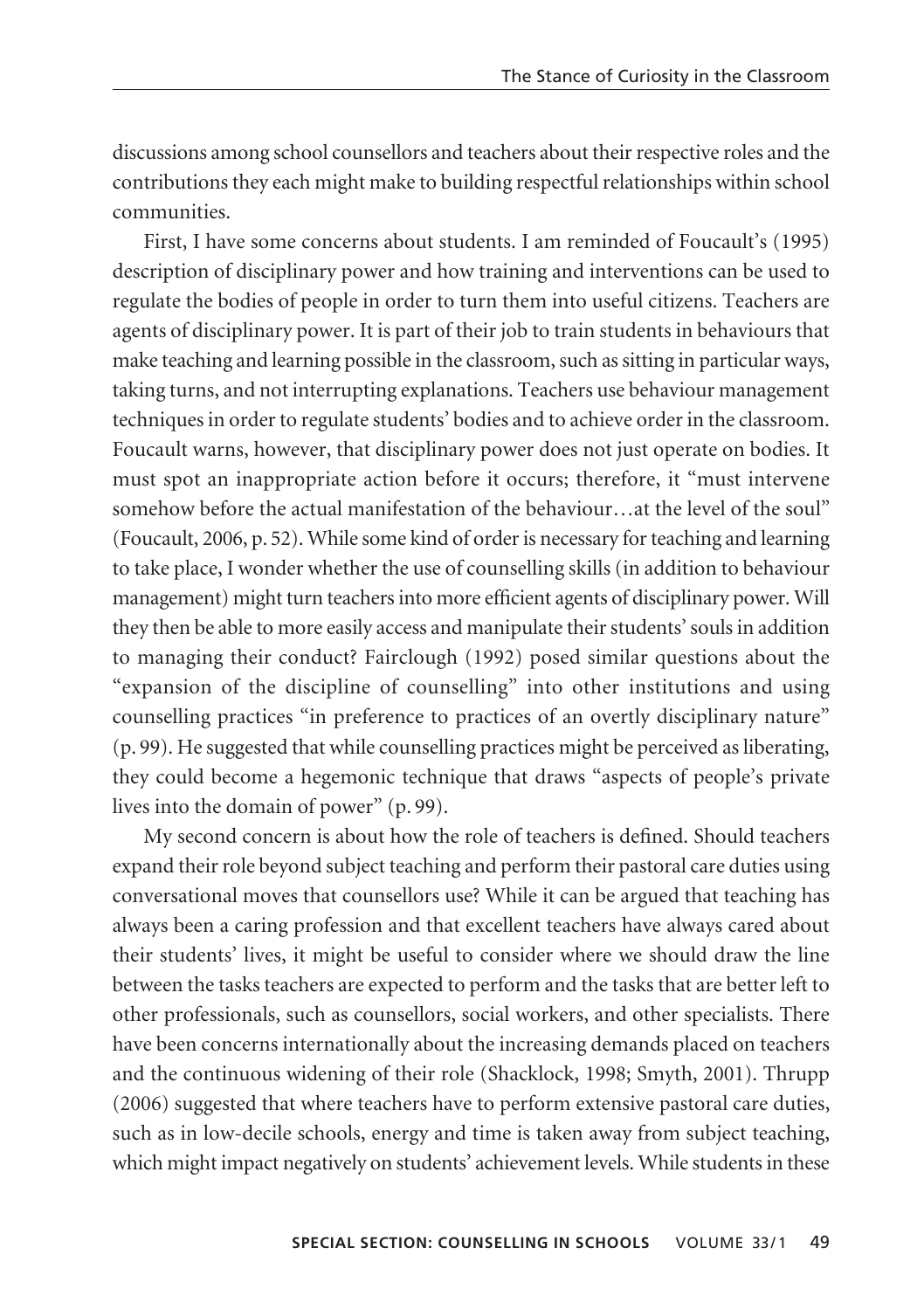schools are taken care of emotionally, they are also disadvantaged when they have to compete with peers who come from schools where teachers have more intellectual space to teach academic subjects. Ball (2006) warned that with the broadening of their role, teachers' work is becoming impossible and they cannot do justice to everything. Neither can they care for themselves sufficiently. The question might be framed as one of whether or not stressed teachers can use counselling skills safely when they do not have access to formal supervision.

Finally, I am concerned about counsellor colleagues, especially school counsellors. Should school counsellors be worried about their work becoming redundant? Or should they be excited about the possibilities that might be opened up for teachers and counsellors working collaboratively in support of young people? For example, if teachers sort out low-level conflict and minor relationship troubles, will school counsellors have more time to provide therapy to students who struggle with more serious problems? Will the counsellors' job description change and will they work more as facilitators of teacher professional development and/or in a supervisory capacity to teachers? I believe it is important for school counsellors and teachers to have discussions about their respective roles in their schools, and to clarify these roles. I hope that the questions raised here will encourage and contribute to those discussions.

## Endnote

1. An area school is defined as a state school in a rural and often isolated setting that provides learning programmes based on the *The New Zealand Curriculum* to students from Years 1– 15 (New Zealand Association of Area Schools, n.d.).

## References

- Anderson, H., & Goolishian, H. (1992). The client is the expert: A not-knowing approach to therapy. In S. McNamee & K. S. Gergen (Eds.), *Therapy as social construction* (pp. 25–39). London, England: Sage.
- Arribas-Ayllon, M., & Walkerdine, V. (2008). Foucauldian discourse analysis. In C. Willig & W. Stainton-Rogers (Eds.), *The Sage handbook of qualitative research in psychology* (pp. 91– 108). London, England: Sage.
- Ball, S. J. (2006). The teacher's soul and the terrors of performativity. In *Education policy and social class: The selected works of Stephen J. Ball*(pp. 143–157). Abingdon, England: Routledge Taylor & Francis.
- Bansel, P., Davies, B., Laws, C., & Linnell, S. (2009). Bullies, bullying, and power in the context of schooling. *British Journal of Sociology of Education*, *30*(1), 59–69.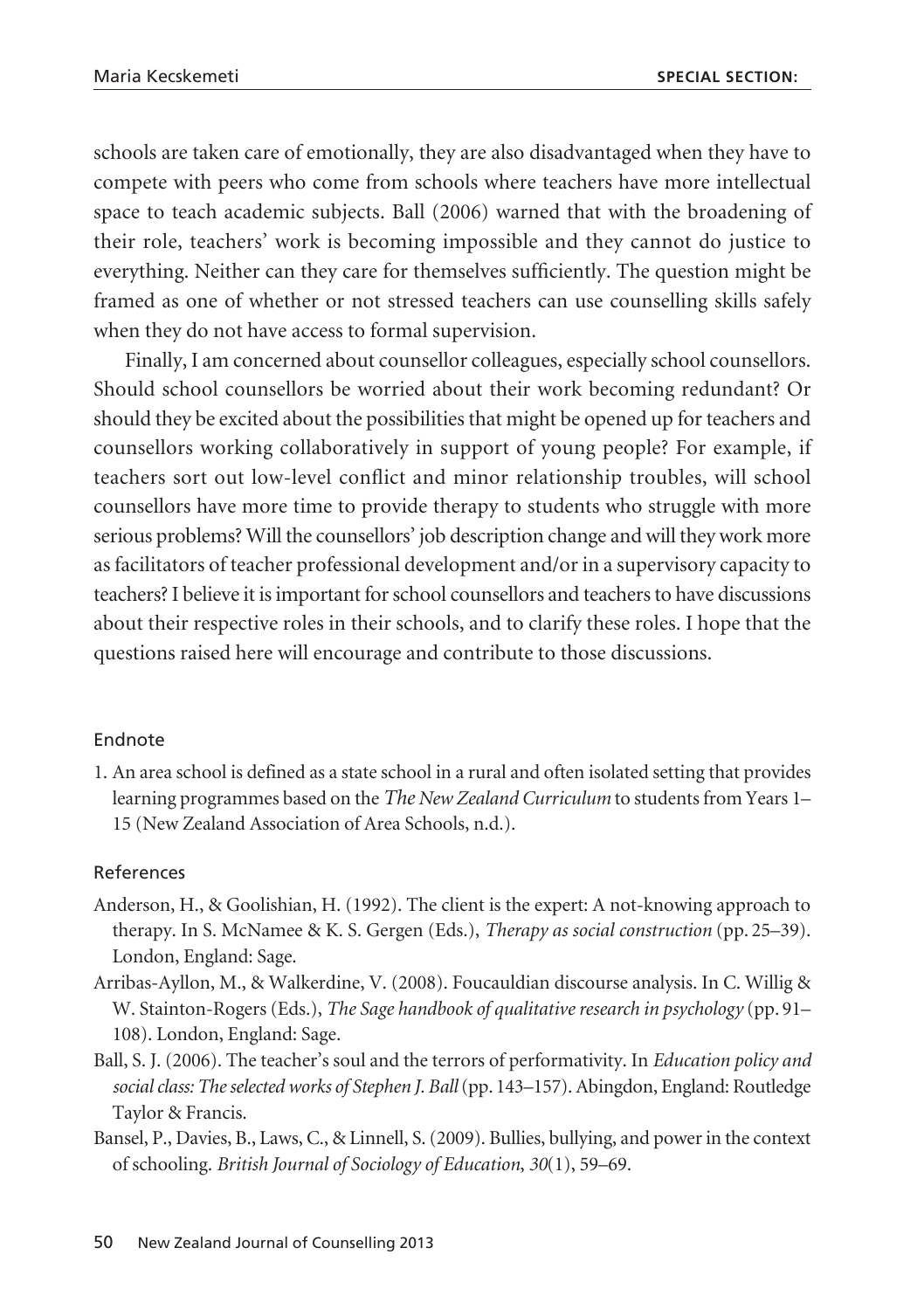- Bishop, R., Berryman, M., Cavanagh, T., & Teddy, L. (2007). *Te kotahitanga phase 3 whanaungatanga: Establishing culturally responsive pedagogy of relations in mainstream secondary school classrooms*. Wellington, New Zealand: Ministry of Education.
- Bishop, R., Berryman, M., Tiakiwai, S., & Richardson, C. (2004). *The experiences of year 9 and 10 Mäori students in mainstream classrooms*. Hamilton, New Zealand: Ministry of Education.
- Blood, P., & Thorsborne, M. (2005). *The challenge of culture change: Embedding restorative practices in schools.* Paper presented at the 6th International Conference on Conferencing, Circles, and Other Restorative Practices: Building a Global Alliance for Restorative Practices and Family Empowerment, Sydney, Australia.
- Claxton, G. (2006). *Expanding the capacity to learn: A new end for education?* Paper presented at the British Education Research Association Conference (BERA), Warwick, England.
- Cremin, H. (2007). *Peer mediation: Citizenship and social inclusion revisited*. Maidenhead, England: Open University Press.
- Davies, B. (1994). *Poststructuralist theory and classroom practice*. Geelong, Australia: Deakin University Press.
- Davies, B. (1998). Psychology's subject: A commentary on the relativism/realism debate. In I. Parker (Ed.), *Social constructionism, discourse, and realism* (pp. 133–146). London, England: Sage.
- Drewery, W. (2005). Why we should watch what we say: Position calls, everyday speech, and the production of relational subjectivity. *Theory and Psychology*, *15*(3), 305–324.
- Drewery, W., & Kecskemeti, M. (2010). Restorative practice and behaviour management in schools: Discipline meets care. *Waikato Journal of Education*, *15*(3), 101–113.
- Fairclough, N. (1992). *Discourse and social change*. Cambridge, England: Polity Press.
- Fleming, T. M., Watson, P. D., Robinson, E., Ameratunga, S., Dixon, R., Clark, T. C., & Crengle, S. (2007). *Violence and New Zealand young people: Findings of Youth2000—A national secondary school youth health and wellbeing survey*. Auckland, New Zealand: The University of Auckland.
- Foucault, M. (1995). *Discipline & punish: The birth of the prison*. New York, NY: Random House.
- Foucault, M. (2006). *Psychiatric power: Lectures at the College De France 1973–1974*. New York, NY: Palgrave Macmillan.
- Gray, S., & Drewery, W. (2011). Restorative practices meet key competencies: Class meetings as pedagogy. *International Journal on School Disaffection*, *8*(1), 13–21.
- Hipkins, R. (2006). *Learning to do research: Challenges for students and teachers*. Wellington, New Zealand: NZCER Press.
- Kaveney, K., & Drewery, W. (2011). Classroom meetings as a restorative practice: A study of teachers' responses to an extended professional development innovation. *International Journal on School Disaffection*, *8*(1), 5–12.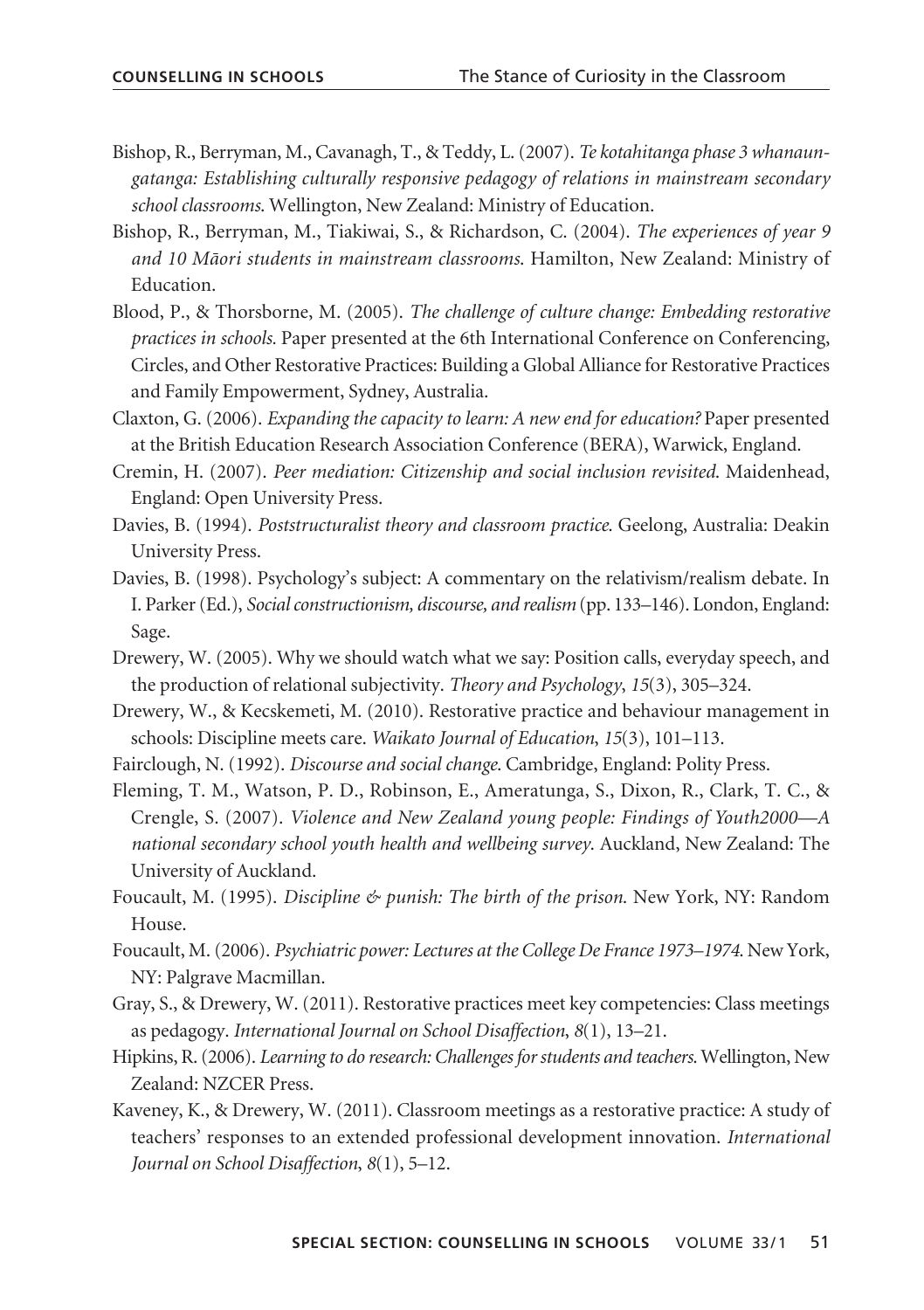- Kecskemeti, M. (2011). *A discursive approach to relationship practices in classrooms: An exploratory study.*(Unpublished doctoral dissertation). The University of Waikato, Hamilton, New Zealand.
- Laws, C., & Davies, B. (2000). Poststructuralist theory in practice: Working with "behaviourally disturbed" children. *International Journal of Qualitative Studies in Education*, *13*(3), 205–222.
- Liebmann, M. (2007). *Restorative justice: How it works*. London, England: Jessica Kingsley.
- McCluskey, G., Lloyd, G., Stead, J., Kane, J., Riddell, S., & Weedon, E. (2008). "I was dead restorative today": From restorative justice to restorative approaches in schools. *Cambridge Journal of Education*, *38*(2), 199–216.
- Meyer, L., & Bevan-Brown, J. (2005). Collaboration for social inclusion. In D. Fraser, R. Moltzen, & K. Ryba (Eds.), *Learners with special needs in Aotearoa* (pp. 168–192). Southbank, Victoria, Australia: Thomson Dunmore Press.

Ministry of Education. (1997). *Special education 2000*. Wellington, New Zealand: Author.

- Ministry of Education. (2004). *Special education policy guidelines*. Retrieved from http://www. minedu.govt.nz/educationSectors/SpecialEducation/FormsAndGuidelines/SpecialEducation PolicyGuidelines.aspx
- Ministry of Education. (2007). *The New Zealand curriculum*. Wellington, New Zealand: Learning Media.
- Ministry of Education. (2010). *Stand-downs, suspensions, exclusions and expulsions from school*. Wellington, New Zealand: Author.
- New Zealand Association of Area Schools. (n.d.). *About the NZASA*. www.nzasa.org.nz
- Post Primary Teachers Association New Zealand. (2004). *School anti-violence toolkit: A resource to assist schools in developing and implementing effective anti-violence policies, practice and procedures*. Wellington, New Zealand: Author.
- PPTA Hutt Valley Branch. (2008). *Disruptive anti-social behaviour in secondary schools.* A paper presented at the PPTA Annual Conference, Wellington, New Zealand.
- Shacklock, G. (1998). Professionalism and intensification in teaching: A case study of "care" in teachers' work. *Asia-Pacific Journal of Teacher Education*, *26*(3), 177–189.
- Smyth, J. (2001). *Critical politics of teachers' work: An Australian perspective*. New York, NY: Peter Lang.
- Smyth, J., & Hattam, R. (2004). *"Dropping out," drifting off, being excluded*. New York, NY: Peter Lang Publishing.
- The Restorative Practices Development Team. (2003). *Restorative practices for schools*. Hamilton, New Zealand: The University of Waikato.
- Thomson, C., Brown, D., Jones, L., Walker, J., Moore, D., Anderson, A.,…Glynn, T. (2003). Resource teachers learning and behaviour: Collaborative problem solving to support inclusion. *Journal of Positive Behavioural Interventions*, *5*(2), 101–111.
- Thorsborne, M., & Vinegrad, D. (2007). *Restorative practices and bullying: Rethinking behaviour management*. Queenscliff, Victoria, Australia: Inyahead Press.